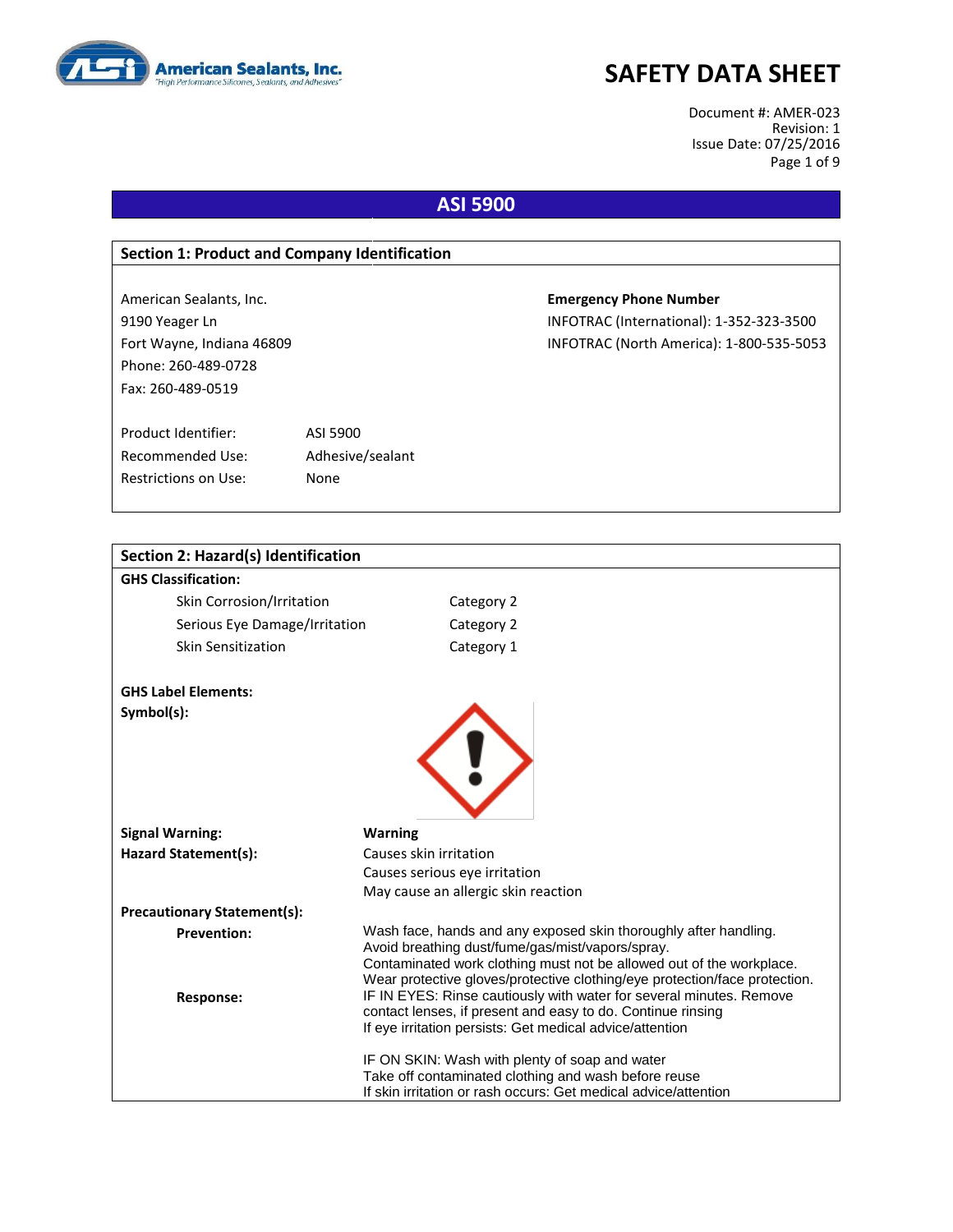

Product Identifier: ASI 5900 Document #: AMER-023

**Disposal:** Dispose of contents/container to an approved waste disposal plant

| <b>Section 3: Composition/Information on Ingredients</b>                                      |             |           |  |  |
|-----------------------------------------------------------------------------------------------|-------------|-----------|--|--|
|                                                                                               |             |           |  |  |
| <b>Chemical Name</b>                                                                          | CAS No.     | Weight %  |  |  |
| Proprietary                                                                                   | Proprietary | 40-50     |  |  |
| Proprietary                                                                                   | Proprietary | $20 - 30$ |  |  |
| Proprietary                                                                                   | Proprietary | < 5       |  |  |
| Proprietary                                                                                   | Proprietary | $\leq 1$  |  |  |
| Proprietary                                                                                   | Proprietary | $\leq 1$  |  |  |
| **If Chemical Name/CAS No is "proprietary" and/or Weight-% is listed as a range, the specific |             |           |  |  |
| chemical identity and/or percentage of composition has been withheld as a trade secret.**     |             |           |  |  |

| <b>Section 4: First-Aid Measures</b>        |                                                                                                                                                                                                 |
|---------------------------------------------|-------------------------------------------------------------------------------------------------------------------------------------------------------------------------------------------------|
| Inhalation:                                 | IF INHALED: Remove to fresh air                                                                                                                                                                 |
| <b>Skin Contact:</b>                        | IF ON SKIN: Wash with plenty of soap and water. Take off contaminated<br>clothing and wash it before reuse. If skin irritation or rash occurs: Get<br>medical advice/attention.                 |
| Eye Contact:                                | IF I EYES: Rinse cautiously with water for several minutes. Remove<br>contact lenses, if present and easy to do. Continue rinsing. If eye<br>irritation persists: Get medical advice/attention. |
| Ingestion:                                  | IF SWALLOWED: Clean mouth with water and drink plenty of water<br>afterwards.                                                                                                                   |
| <b>Most Important Symptoms and Effects:</b> |                                                                                                                                                                                                 |
| reaction.                                   | May be harmful if swallowed. Causes skin irritation. Causes serious eye irritation. May cause an allergic skin                                                                                  |
|                                             | Indication of any immediate medical attention and special treatment needed:                                                                                                                     |
| Notes to physician:                         | Treat symptomatically                                                                                                                                                                           |

| <b>Section 5: Fire-Fighting Measures</b>                                                                                                  |                                                                                                                  |  |  |  |
|-------------------------------------------------------------------------------------------------------------------------------------------|------------------------------------------------------------------------------------------------------------------|--|--|--|
| <b>Suitable Extinguishing Media:</b>                                                                                                      | Carbon Dioxide (CO2)                                                                                             |  |  |  |
|                                                                                                                                           | Dry Chemical<br>Foam                                                                                             |  |  |  |
|                                                                                                                                           | Water Spray (fog)                                                                                                |  |  |  |
| <b>Unsuitable Extinguishing Media:</b>                                                                                                    | Not determined                                                                                                   |  |  |  |
| <b>Specific Hazards Arising from the Chemical:</b>                                                                                        | None                                                                                                             |  |  |  |
| <b>Hazardous Combustion Products:</b>                                                                                                     | Thermal decomposition may produce toxic fumes of Carbon<br>monoxide, Carbon dioxide, Sulfur oxides and Hydrogen. |  |  |  |
| <b>Explosion Data:</b>                                                                                                                    |                                                                                                                  |  |  |  |
| <b>Sensitivity to Mechanical Impact:</b>                                                                                                  | Not applicable                                                                                                   |  |  |  |
| <b>Sensitivity to Static Discharge:</b>                                                                                                   | Not applicable                                                                                                   |  |  |  |
| Protective equipment and precautions for firefighters                                                                                     |                                                                                                                  |  |  |  |
| As in any fire, wear self-contained breathing apparatus pressure-demand, MSHA/NIOSH (approved or<br>equivalent) and full protective gear. |                                                                                                                  |  |  |  |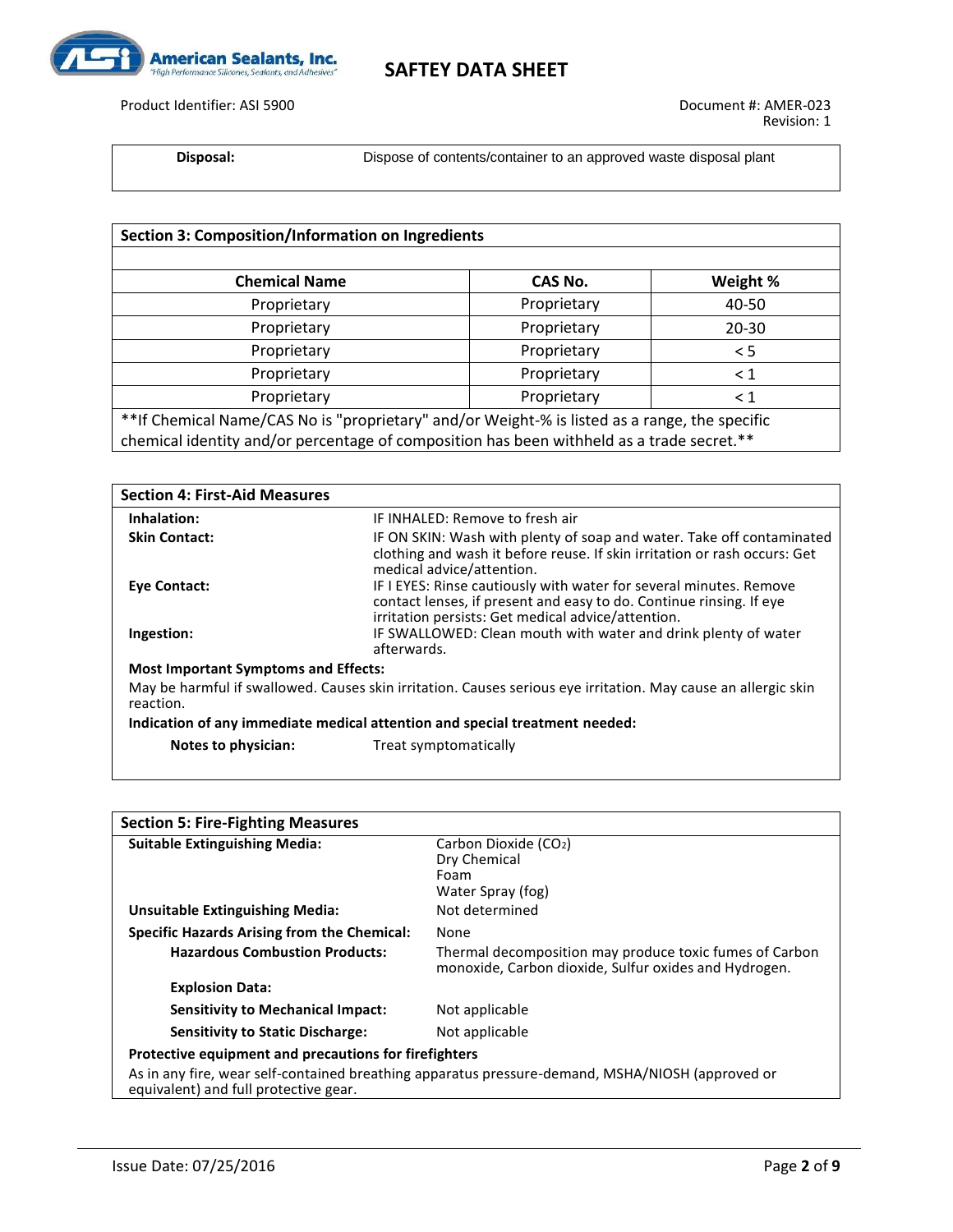

Product Identifier: ASI 5900 **Document #: AMER-023** 

| <b>Section 6: Accidental Release Measures</b>                       |                                                                                                                                                                                            |  |  |  |
|---------------------------------------------------------------------|--------------------------------------------------------------------------------------------------------------------------------------------------------------------------------------------|--|--|--|
| Personal precautions, protective equipment and emergency procedures |                                                                                                                                                                                            |  |  |  |
| <b>Personal Precautions:</b>                                        | Use personal protection recommended in Section 8. Avoid eye, skin and<br>clothing contact.                                                                                                 |  |  |  |
| <b>Environmental Precautions:</b>                                   |                                                                                                                                                                                            |  |  |  |
| Methods and Materials for Containment and Cleaning Up               |                                                                                                                                                                                            |  |  |  |
| <b>Methods for Containment:</b><br><b>Methods for Clean Up:</b>     | Prevent further leakage or spillage if safe to do so.<br>Collect spill with absorbent material such as cardboard, allow to cure and<br>place into a container approved for waste disposal. |  |  |  |

| <b>Section 7: Handling and Storage</b>                              |                                                                                                                                                                                                                                                                     |  |  |  |
|---------------------------------------------------------------------|---------------------------------------------------------------------------------------------------------------------------------------------------------------------------------------------------------------------------------------------------------------------|--|--|--|
| <b>Precautions for Safe Handling</b>                                |                                                                                                                                                                                                                                                                     |  |  |  |
| <b>Advice on Safe Handling</b>                                      | Wash face, hands and any exposed skin thoroughly after handling. Avoid<br>breathing dust/fume/gas/mist/vapors/spray. Contaminated work clothing<br>must not be allowed out of the workplace. Wear protective<br>gloves/protective clothing and eye/face protection. |  |  |  |
| <b>Conditions for Safe Storage, including and incompatibilities</b> |                                                                                                                                                                                                                                                                     |  |  |  |
| <b>Storage Conditions:</b>                                          | Keep containers tightly closed in a dry, cool and well-ventilated place.                                                                                                                                                                                            |  |  |  |
| Incompatibilities:                                                  | Moisture                                                                                                                                                                                                                                                            |  |  |  |

| <b>Section 8: Exposure Controls/Personal Protection</b> |             |                                                                                                                                                                                                                                                   |
|---------------------------------------------------------|-------------|---------------------------------------------------------------------------------------------------------------------------------------------------------------------------------------------------------------------------------------------------|
| <b>Component Exposure Limits</b>                        |             |                                                                                                                                                                                                                                                   |
| <b>Chemical Component</b>                               | CAS No.     | <b>Exposure Limits</b>                                                                                                                                                                                                                            |
| Proprietary                                             | Proprietary | <b>OSHA PEL:</b>                                                                                                                                                                                                                                  |
|                                                         |             | TWA: 15 mg/m3 (total dust)<br>TWA: 5 mg/m3 (respirable fraction<br>TWA (vacated): 15 mg/m3 (total dust)<br>TWA (vacated): 5 mg/m3 (respirable fraction)<br><b>NIOSH IDLH:</b><br>TWA: 10 mg/m3 (total dust)<br>TWA: 5 mg/m3 (respirable fraction) |
| Proprietary                                             | Proprietary | <b>NIOSH IDLH:</b>                                                                                                                                                                                                                                |
|                                                         |             | TWA: 10 mg/m3 (total dust)<br>TWA: 5 mg/m3 (respirable dust)                                                                                                                                                                                      |
| Proprietary                                             | Proprietary | <b>ACGIH TLV</b>                                                                                                                                                                                                                                  |
|                                                         |             | TWA: 10 mg/m3                                                                                                                                                                                                                                     |
|                                                         |             | <b>OSHA PEL</b>                                                                                                                                                                                                                                   |
|                                                         |             | TWA: 15 mg/m3 (total dust)<br>TWA (vacated): 10 mg/m3 (total dust)<br><b>NIOSH IDLH</b><br>IDLH: 5,000 mg/m3                                                                                                                                      |
| Proprietary                                             | Proprietary | <b>ACGIH TLV</b>                                                                                                                                                                                                                                  |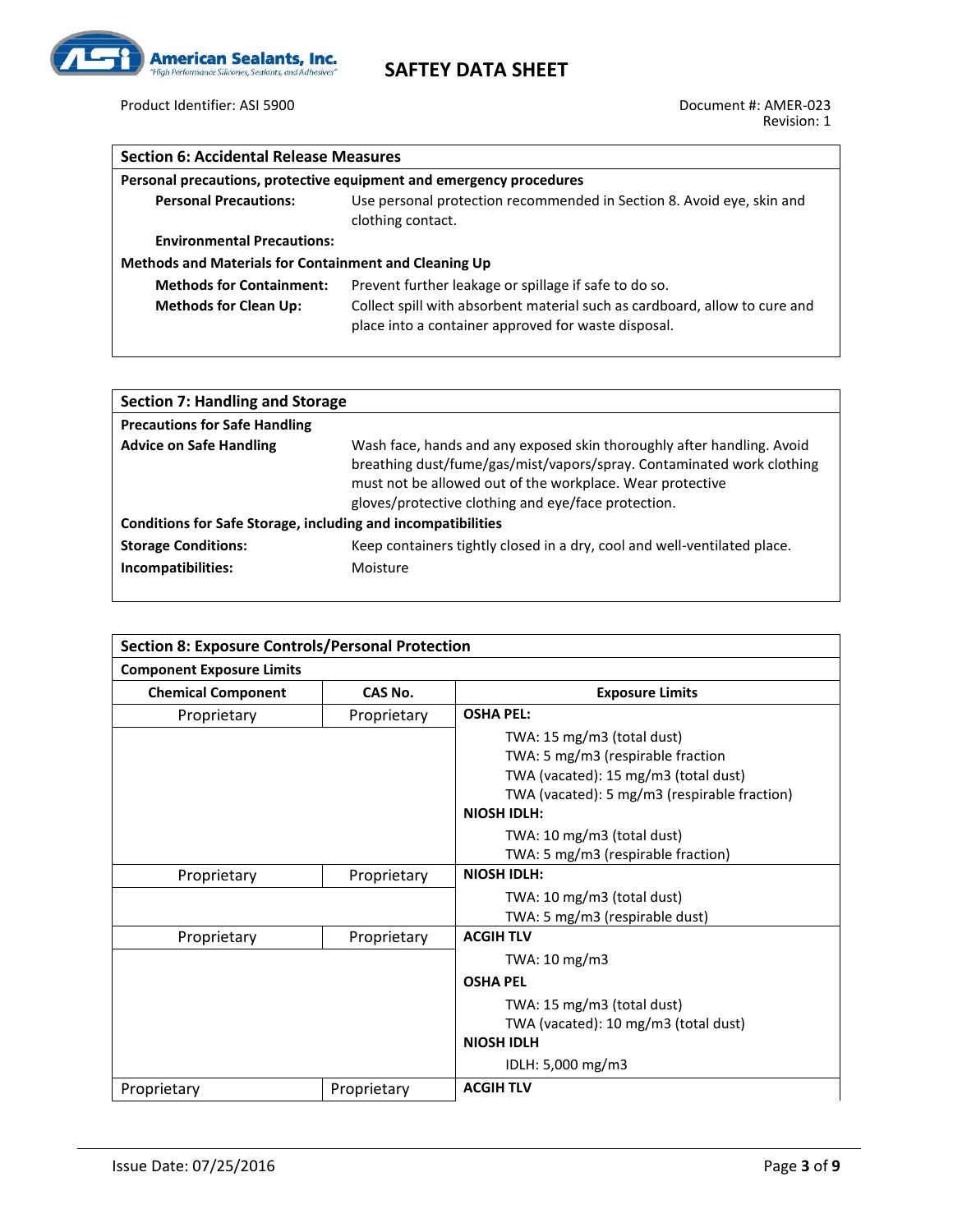

Product Identifier: ASI 5900 **Document #: AMER-023** 

Revision: 1

|                                                                       | STEL: $0.2 \text{ mg/m}$ 3 Sn<br>TWA: $0.1 \text{ mg/m}$ 3 Sn<br>$S^*$<br><b>OSHA PEL</b><br>TWA: $0.1 \text{ mg/m}$ 3 Sn<br>(vacated) TWA: 0.1 mg/m3 Sn<br>(vacated) S*<br><b>NIOSH IDLH</b><br>IDLH: $25 \text{ mg/m}$ 3 Sn<br>TWA: 0.1 mg/m3 except Cyhexatin Sn |  |  |
|-----------------------------------------------------------------------|---------------------------------------------------------------------------------------------------------------------------------------------------------------------------------------------------------------------------------------------------------------------|--|--|
| <b>Appropriate Engineering Controls</b>                               | Apply technical measures to comply with the occupational exposure<br>limits.                                                                                                                                                                                        |  |  |
| Individual protection measures, such as personal protective equipment |                                                                                                                                                                                                                                                                     |  |  |
| <b>Eye/Face Protection:</b>                                           | Wear safety glasses or goggles to avoid eye contact.                                                                                                                                                                                                                |  |  |
| <b>Skin and Body Protection:</b>                                      | Wear impervious gloves such as vinyl to minimize contact with skin.                                                                                                                                                                                                 |  |  |
| <b>Respiratory Protection:</b>                                        | Refer to 29 CFR 1910.134 for respiratory protection requirements.                                                                                                                                                                                                   |  |  |
| <b>General Hygiene Considerations:</b>                                | Handle in accordance with good industrial hygiene and safety<br>practice.                                                                                                                                                                                           |  |  |

| <b>Section 9: Physical and Chemical Properties</b> |                                                            |                                 |                       |  |  |
|----------------------------------------------------|------------------------------------------------------------|---------------------------------|-----------------------|--|--|
| <b>Physical State:</b>                             | Liquid                                                     | Appearance:                     | Paste                 |  |  |
| Color:                                             | In accordance with product description                     |                                 |                       |  |  |
| Odor:                                              | <b>Odorless</b>                                            | <b>Odor Threshold:</b>          | Not determined        |  |  |
| pH:                                                | Not determined                                             | <b>Melting Point:</b>           | Not determined        |  |  |
| <b>Boiling Point:</b>                              | Not determined                                             | <b>Flash Point:</b>             | Not applicable        |  |  |
| <b>Evaporation Rate:</b>                           | Not determined                                             | <b>Flammability (Sold, Gas)</b> | Liquid-Not applicable |  |  |
| <b>Flammability Limits in Air:</b>                 | Upper Limit: Not applicable<br>Lower Limit: Not applicable |                                 |                       |  |  |
| <b>Vapor Pressure:</b>                             | Not determined                                             | <b>Vapor Density:</b>           | Not determined        |  |  |
| Density:                                           | $15.01$ lb/gal                                             | <b>Water Solubility:</b>        | Slightly soluble      |  |  |
| Solubility in other<br>Solvents:                   | Not determined                                             | <b>Partition Coeffecient:</b>   | Not determined        |  |  |
| <b>Auto-ignition Temp.:</b>                        | Not applicable                                             | <b>Decomposition Temp.:</b>     | Not determined        |  |  |
| <b>Kinematic Viscosity:</b>                        | Not determined                                             | <b>Dynamic Viscosity:</b>       | Not determined        |  |  |
| <b>Explosive Properties:</b>                       | Not determined                                             | <b>Oxidizing Properties:</b>    | Not determined        |  |  |

| <b>Section 10: Stability and Reactivity</b> |                                              |
|---------------------------------------------|----------------------------------------------|
| <b>Reactivity:</b>                          | Not reactive under normal conditions.        |
| <b>Chemical Stability:</b>                  | Stable under recommended storage conditions. |
| <b>Possibility of Hazardous Reactions:</b>  | None under normal processing.                |
| <b>Conditions to Avoid:</b>                 | Keep out of reach of children.               |
| <b>Incompatible Materials:</b>              | Moisture                                     |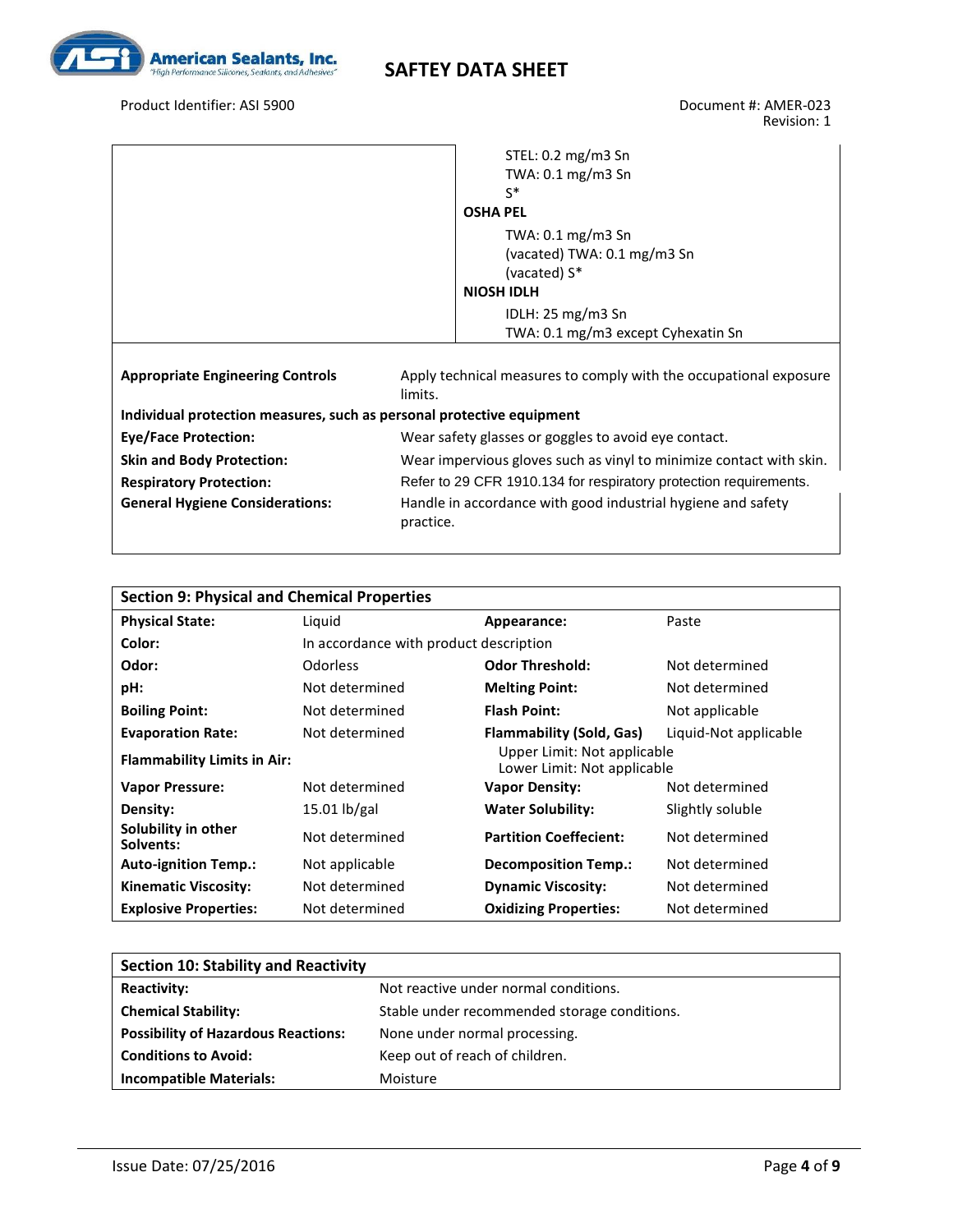

Product Identifier: ASI 5900 Document #: AMER-023

**Hazardous Decomposition Products:** Thermal decomposition may produce toxic fumes of Carbon monoxide and/or Carbon dioxide.

| <b>Section 11: Toxicological Information</b>                                                                                                                                                                                                                                                                                                                                                                                                              |                                  |                        |  |                             |                     |                            |                 |  |
|-----------------------------------------------------------------------------------------------------------------------------------------------------------------------------------------------------------------------------------------------------------------------------------------------------------------------------------------------------------------------------------------------------------------------------------------------------------|----------------------------------|------------------------|--|-----------------------------|---------------------|----------------------------|-----------------|--|
| <b>Information on Likely Routes of Exposure</b>                                                                                                                                                                                                                                                                                                                                                                                                           |                                  |                        |  |                             |                     |                            |                 |  |
| <b>Eye Contact:</b>                                                                                                                                                                                                                                                                                                                                                                                                                                       | Causes serious eye irritation    |                        |  |                             |                     |                            |                 |  |
| <b>Skin Contact:</b>                                                                                                                                                                                                                                                                                                                                                                                                                                      |                                  | Causes skin irritation |  |                             |                     |                            |                 |  |
| Inhalation:                                                                                                                                                                                                                                                                                                                                                                                                                                               |                                  | Do not inhale          |  |                             |                     |                            |                 |  |
| Ingestion:                                                                                                                                                                                                                                                                                                                                                                                                                                                |                                  |                        |  | May be harmful if swallowed |                     |                            |                 |  |
|                                                                                                                                                                                                                                                                                                                                                                                                                                                           |                                  |                        |  |                             |                     |                            |                 |  |
|                                                                                                                                                                                                                                                                                                                                                                                                                                                           | <b>Component Information</b>     |                        |  |                             |                     |                            |                 |  |
| Component                                                                                                                                                                                                                                                                                                                                                                                                                                                 |                                  | CAS No.                |  | <b>Results</b>              | <b>Species</b>      | <b>Dose</b>                | <b>Exposure</b> |  |
| Proprietary                                                                                                                                                                                                                                                                                                                                                                                                                                               |                                  | Proprietary            |  | LD50 Oral                   | Rat<br>=6,450 mg/kg |                            | N/A             |  |
| Proprietary                                                                                                                                                                                                                                                                                                                                                                                                                                               |                                  | Proprietary            |  | LD50 Oral                   | Rat                 | =3,750 mg/kg<br>$>2$ g/kg  | N/A             |  |
| Proprietary                                                                                                                                                                                                                                                                                                                                                                                                                                               |                                  | Proprietary            |  | LD50 Oral                   | Rat                 | >10,000 mg/kg              | N/A             |  |
| Proprietary                                                                                                                                                                                                                                                                                                                                                                                                                                               |                                  | Proprietary            |  | LC50<br>Inhalation          | Rat                 | 500 mg/m3                  | 4 hr            |  |
| Proprietary                                                                                                                                                                                                                                                                                                                                                                                                                                               |                                  | Proprietary            |  | LD50 Oral<br>LD50 Dermal    | Rat<br>Rabbit       | 7,340 µL/kg<br>3,360 µL/kg | N/A             |  |
| Proprietary                                                                                                                                                                                                                                                                                                                                                                                                                                               |                                  | Proprietary            |  | LD50 Oral<br>Rat            |                     | 7,460 µL/kg                | N/A             |  |
| Proprietary                                                                                                                                                                                                                                                                                                                                                                                                                                               |                                  | Proprietary            |  | Rabbit<br>LD50 Dermal       |                     | $>5$ g/kg                  | N/A             |  |
| Information on physical, chemical, and toxicological effects<br>Symptoms:<br>Please see Section 4 of the SDS for symptoms<br>Delayed and immediate effects as well as chronic effects from short and long-term exposure<br>Sensitization:<br>May cause an allergic skin reaction.<br>The table below indicates whether each agency has listed any ingredient<br>Carcinogenicity:<br>as a carcinogen. However, the product as a whole has not been tested. |                                  |                        |  |                             |                     |                            |                 |  |
| <b>Chemical Name</b>                                                                                                                                                                                                                                                                                                                                                                                                                                      | CAS No.                          | <b>ACGIH</b>           |  |                             | <b>IARC</b>         | <b>NTP</b>                 | <b>OSHA</b>     |  |
| Proprietary                                                                                                                                                                                                                                                                                                                                                                                                                                               | Proprietary                      |                        |  | Group 2B                    |                     |                            | X               |  |
| Legend<br><b>ACGIH (American Conference of Governmental Industrial Hygienists)</b><br>A3 - Animal Carcinogen<br>IARC (International Agency for Research on Cancer)<br>Group 2B - Possibly Carcinogenic to Humans<br>OSHA (Occupational Safety and Health Administration of the US Department of Labor)<br>X - Present<br><b>Numerical Measures of Toxicity</b><br>The following values are calculated based on chapter 3.1 of the GHS document.           |                                  |                        |  |                             |                     |                            |                 |  |
|                                                                                                                                                                                                                                                                                                                                                                                                                                                           | ATEmix (oral):<br>4,421.00 mg/kg |                        |  |                             |                     |                            |                 |  |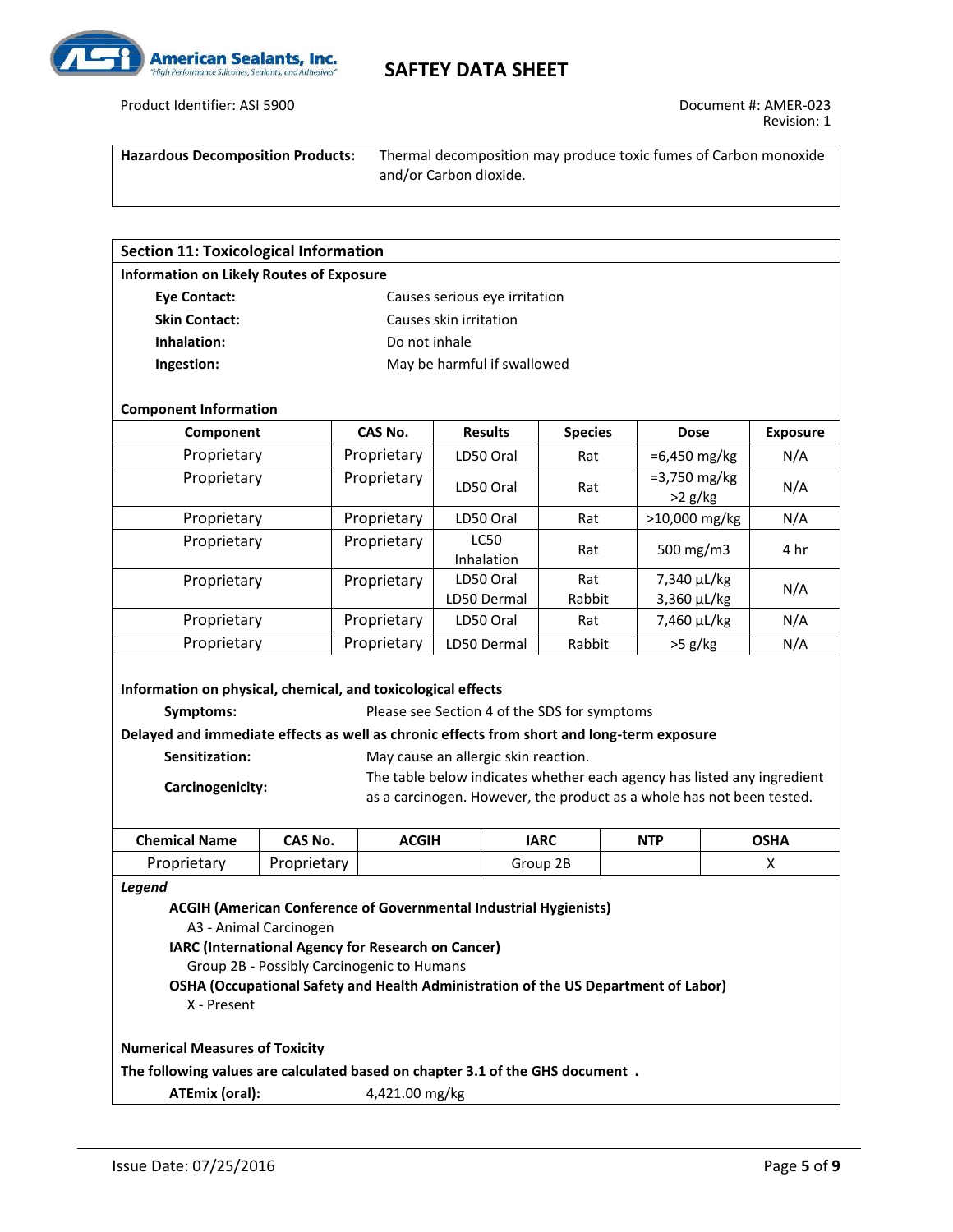

Product Identifier: ASI 5900 Document #: AMER-023

### **Section 12: Ecological Information**

#### **Ecotoxicity**

The product is not classified as environmentally hazardous. However, this does not exclude the possibility that large or frequent spills can have a harmful or damaging effect on the environment.

#### **Persistence/Degradability:**

Not determined

**Bioaccumulation:**

Not determined

**Mobility:**

Not determined

#### **Other Adverse Effects:**

Not determined

| <b>Section 13: Disposal Considerations</b> |                                                                                                        |                                                                                                        |  |
|--------------------------------------------|--------------------------------------------------------------------------------------------------------|--------------------------------------------------------------------------------------------------------|--|
| <b>Waste Treatment Methods</b>             |                                                                                                        |                                                                                                        |  |
| <b>Disposal of Wastes:</b>                 |                                                                                                        | Disposal should be in accordance with applicable regional, national<br>and local laws and regulations. |  |
| <b>Contaminated Packaging:</b>             | Disposal should be in accordance with applicable regional, national<br>and local laws and regulations. |                                                                                                        |  |
| California Hazardous Waste Status          |                                                                                                        |                                                                                                        |  |
| <b>Chemical Component</b>                  | CAS No.                                                                                                | <b>California Hazardous Waste Status</b>                                                               |  |
| Proprietary                                | Proprietary                                                                                            | Toxic                                                                                                  |  |

| <b>Section 14: Transport Information</b> |                                                                                                              |
|------------------------------------------|--------------------------------------------------------------------------------------------------------------|
| <b>Note</b>                              |                                                                                                              |
| circumstances.                           | Please see current shipping paper for most up to date shipping information, including exemptions and special |
| <b>DOT</b>                               | Not regulated                                                                                                |
| <b>IATA</b>                              | Not regulated                                                                                                |
| <b>IMDG</b>                              | Not regulated                                                                                                |
|                                          |                                                                                                              |

| <b>Section 15: Regulatory Information</b> |             |                 |                      |             |              |             |              |             |
|-------------------------------------------|-------------|-----------------|----------------------|-------------|--------------|-------------|--------------|-------------|
| International Inventories                 |             |                 |                      |             |              |             |              |             |
| <b>Chemical Name</b>                      | <b>TSCA</b> | <b>DSL/NDSL</b> | <b>EINECS/ELINCS</b> | <b>ENCS</b> | <b>IECSC</b> | <b>KECL</b> | <b>PICCS</b> | <b>AICS</b> |
| Proprietary                               |             |                 |                      | Present     |              | Present     |              |             |
| Proprietary                               |             |                 |                      | Present     |              | Present     |              |             |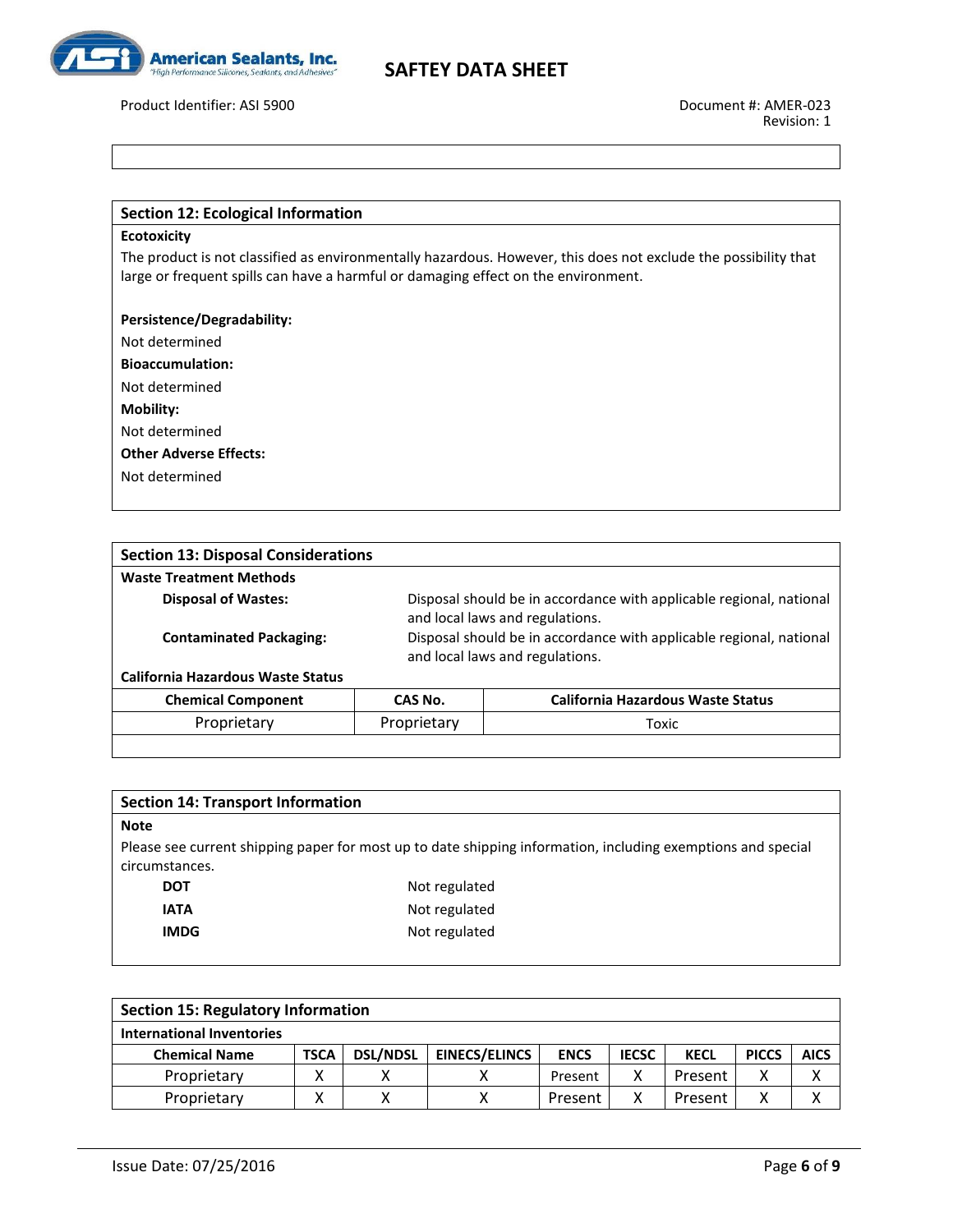

Product Identifier: ASI 5900 Document #: AMER-023

Revision: 1

| Proprietary |   |   |   | Present |   |         |   |   |
|-------------|---|---|---|---------|---|---------|---|---|
| Proprietary | Χ |   | x | Present | x | Present |   |   |
| Proprietary | x | х | x | Present | X | Present | x | х |
| Proprietary | x | х | х | Present | X | Present | x | х |
| Proprietary | Χ | χ | х | Present | X | Present | X | х |
| Proprietary | x | x | x | Present | X | Present | x | χ |
| Proprietary | Χ | x | x | Present | X | Present | x | χ |
| Proprietary | Χ | x | x | Present | X | Present | x | χ |
| Proprietary | Χ | x | x | Present | X |         |   | v |

### *Legend:*

**TSCA** - United States Toxic Substances Control Act Section 8(b) Inventory

**DSL/NDSL** - Canadian Domestic Substances List/Non-Domestic Substances List

**EINECS/ELINCS** - European Inventory of Existing Chemical Substances/European List of Notified Chemical Substances

**ENCS** - Japan Existing and New Chemical Substances

**IECSC** - China Inventory of Existing Chemical Substances

**KECL** - Korean Existing and Evaluated Chemical Substances

**PICCS** - Philippines Inventory of Chemicals and Chemical Substances

**AICS** - Australian Inventory of Chemical Substances

### **US Federal Regulations**

### **CERCLA**

This material, as supplied, does not contain any substances regulated as hazardous substances under the Comprehensive Environmental Response Compensation and Liability Act (CERCLA) (40 CFR 302) or the Superfund Amendments and Reauthorization Act (SARA) (40 CFR 355).

### **SARA 311/312 Hazard Categories**

| Acute Health Hazard:   | Υρς |
|------------------------|-----|
| Chronic Health Hazard: | N٥  |
| Fire Hazard:           | N٥  |
| Sudden Release of      | N٥  |
| Pressure Hazard:       |     |
| Reactive Hazard:       | N٥  |
|                        |     |

### **SARA 313**

Section 313 of Title III of the Superfund Amendments and Reauthorization Act of 1986 (SARA). This product does not contain any chemicals which are subject to the reporting requirements of the Act and Title 40 of the Code of Federal Regulations, Part 372

### **CWA (Clean Water Act)**

This product does not contain any substances regulated as pollutants pursuant to the Clean Water Act (40 CFR 122.21 and 40 CFR 122.42)

**US State Regulations**

### **California Proposition 65**

This product does not contain any Proposition 65 chemicals.

| <b>Chemical Component</b> | CAS No.     | <b>California Proposition 65</b> |
|---------------------------|-------------|----------------------------------|
| Proprietary               | Proprietary | Carcinogen                       |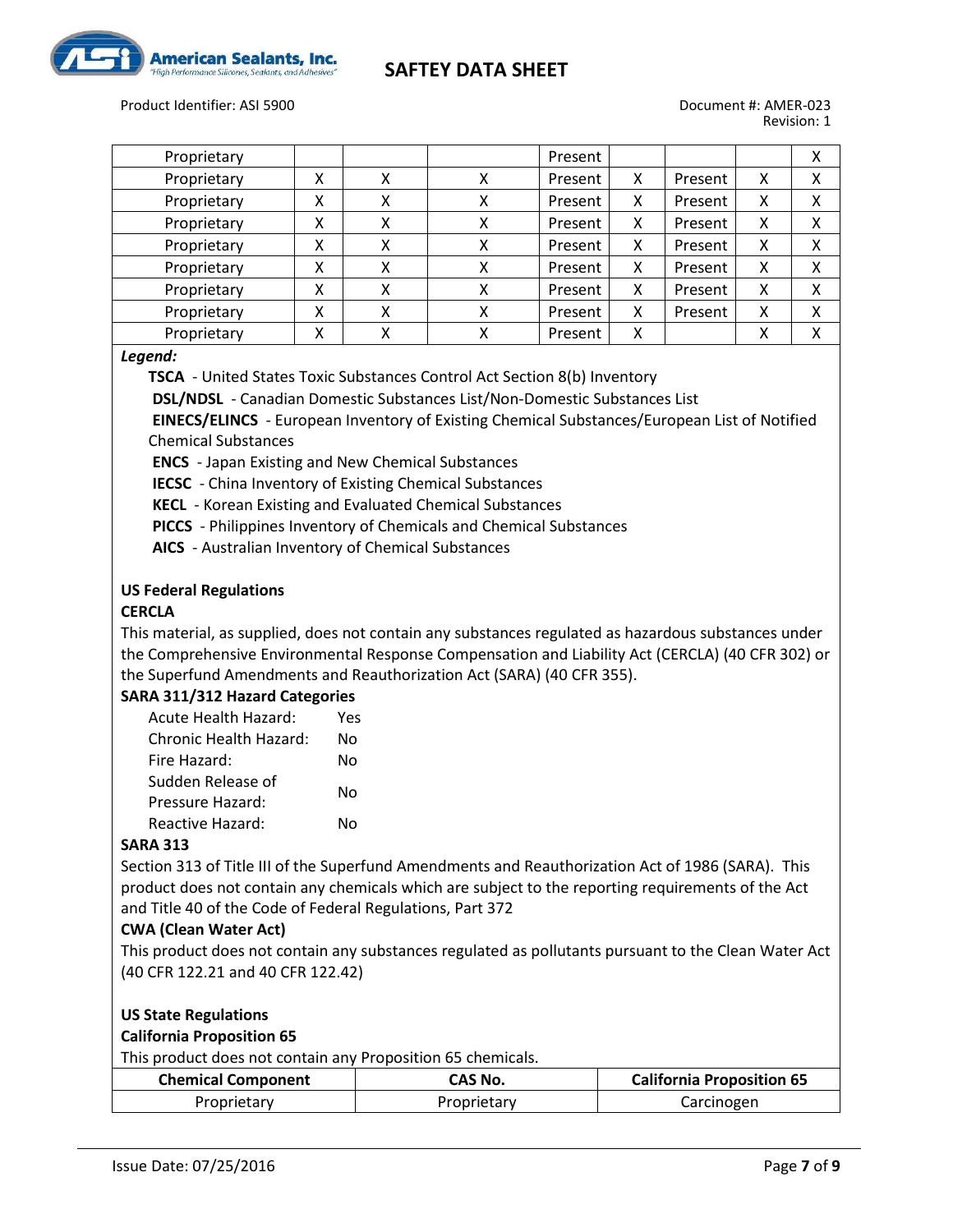

Product Identifier: ASI 5900 Document #: AMER-023

٦

| <b>US State Right-to-Know Regulations</b> |             |                   |                      |              |  |
|-------------------------------------------|-------------|-------------------|----------------------|--------------|--|
| <b>Chemical Name</b>                      | CAS No.     | <b>New Jersey</b> | <b>Massachusetts</b> | Pennsylvania |  |
| Proprietary                               | Proprietary |                   |                      |              |  |
| Proprietary                               | Proprietary |                   |                      |              |  |



The information contained herein is based on data considered accurate which has been obtained from other companies and organizations.